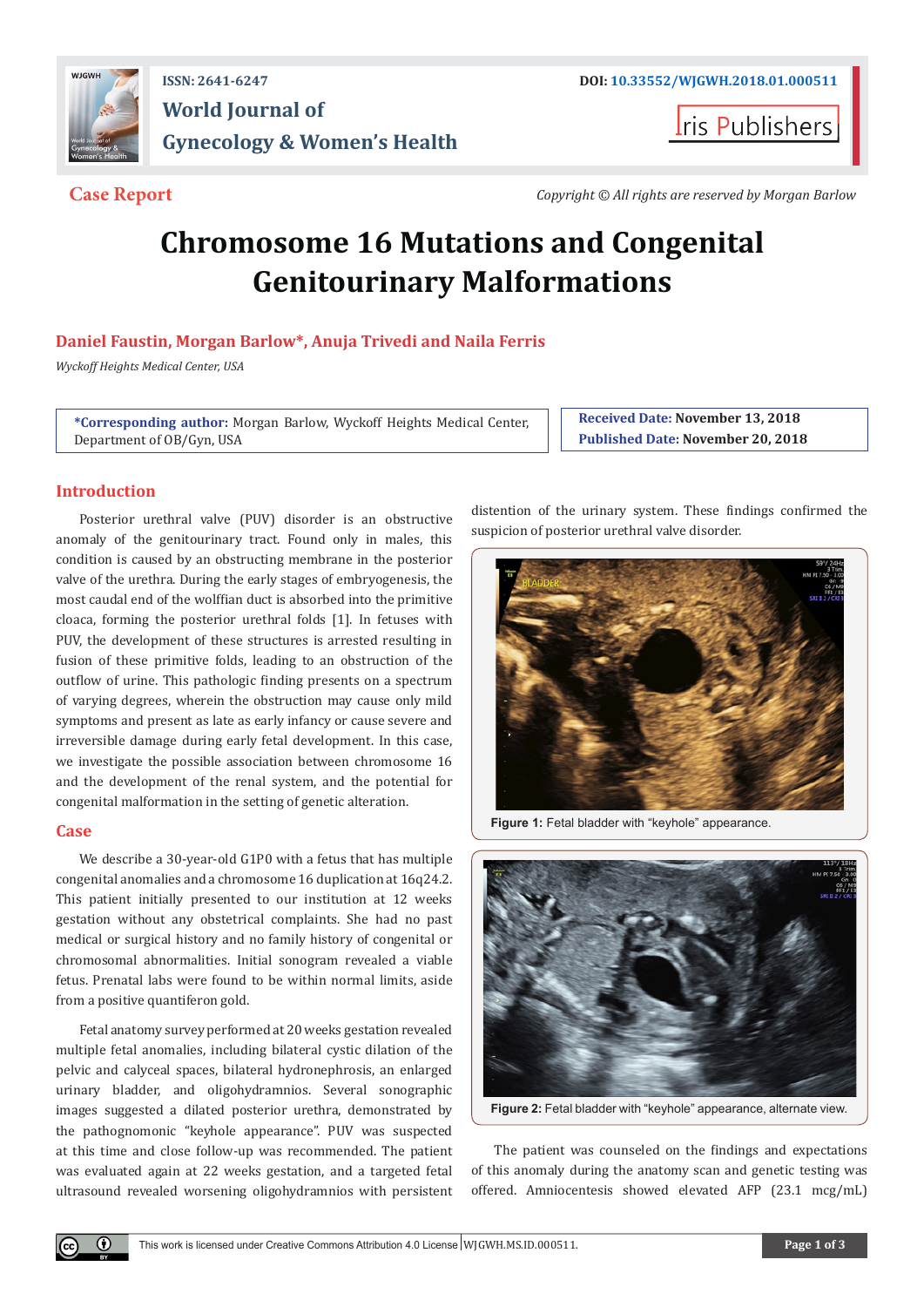and chromosomal analysis revealed a 46XY fetus. Additionally, the chromosomal micro assay exhibited a fetal chromosomal abnormality: arr [hg19] 16q24.2 (88, 059, 561-88, 647, 325) x 3. Approximately 588 kb interstitial gain of 16q24.2 was detected in this male fetus. This duplication included a segment of the BANP gene (OMIM: 611564), complete copies of the genes ZNF469 (612078), ZFPM1 (601950) and MIR5189, plus a segment of the ZC3H18 gene (not annotated in OMIM) (Figures 1-5).



**Figure 3:** Bilateral dilation of the pelvic and calyceal spaces on fetal ultrasound.



**Figure 4:** Transverse view of the kidneys with dilated pelvic and calyceal spaces.



The patient was referred to a tertiary center for possible urethral stent placement in utero. The institution she was referred to felt as though she was not a candidate for this intervention secondary to the suspected irreversible damage to the renal parenchyma. Because of this poor prognosis, the patient opted to terminate the pregnancy at 23 weeks gestation. The patient was referred to another institution for termination of pregnancy. The patient and her partner were followed closely in the post-abortive period. Karyotyping with chromosomal analysis was recommended to discriminate between a familial variant and a de novo genetic alteration.

The mother of this fetus opted to perform individual microarray testing at a tertiary center. The results yielded no chromosomal abnormality in the mother.

#### **Discussion**

Posterior urethral valve disease was identified and confirmed in this case, in addition to a duplication at 16q24.2. With no known familial congenital malformations, genetic disorders, or consanguinity, the question remains whether this duplication occurred de novo or was inherited, and whether this genetic variant is causal of the urinary anomaly. The urinary tract anomaly in this case, in conjunction with other cases noted in the literature, suggest the possibility of involvement of chromosome 16 in the development of the urinary system.

Mutations on chromosome 16 typically result in spontaneous abortion or have arrested development in early pregnancy [2]. Fetuses with this mutation that have survived gestation are mosaics [1]. These mosaics, however, are typically found to have renal and urinary malformations of varying degrees, dysmorphic features, intellectual disability, and/or autism of varying degrees. The degrees of these clinical features correlate to the size of the microdeletion or duplication; the larger the mutation, the more severe the clinical presentation. Micro assay determined that this fetus had a chromosomal duplication at 16q24.2 with genes BANP, ZNF469, ZFPM1, MIR5189 and ZC3H18 being affected. There have been no associations made between a duplication at this locus and urinary malformations. However, there have been other documented cases of chromosome 16 mutations associated with renal and urinary malformations. These mutations include microdeletions in 16q24.1q24.2, 16p11.2, deletions of 16q24.2q24.3 and 16q24.3, duplication of 16p13.11 and 16p11.2.

There are a few documented cases of haploinsufficiency of the chromosome 16q24 genes being associated with congenital renal malformation. Renal malformations were reported by Novara, et al. [3], who described a deletion of 16q24.1q24.2, and Handrigan, et al. [4], who reported a deletion of 16q24.2. In both studies, a possible relationship was proposed between the minimal overlap of the genes FBXO31, MAP1LC3B and ZCCHC14 with the finding of renal malformation [3,4]. Additionally, the microdeletions and microduplications of the ANKRD11 gene, which have resulted in haploinsufficiency, are associated with an augmented incidence of renal malformations. It has been proposed that mutations in this region may play a critical role in the development of the renal system; thus, variations in these regions may lead to genitourinary anomalies.

Urinary tract malformations have also been reported in siblings born to consanguineous parents, with a duplication at 16p13.11